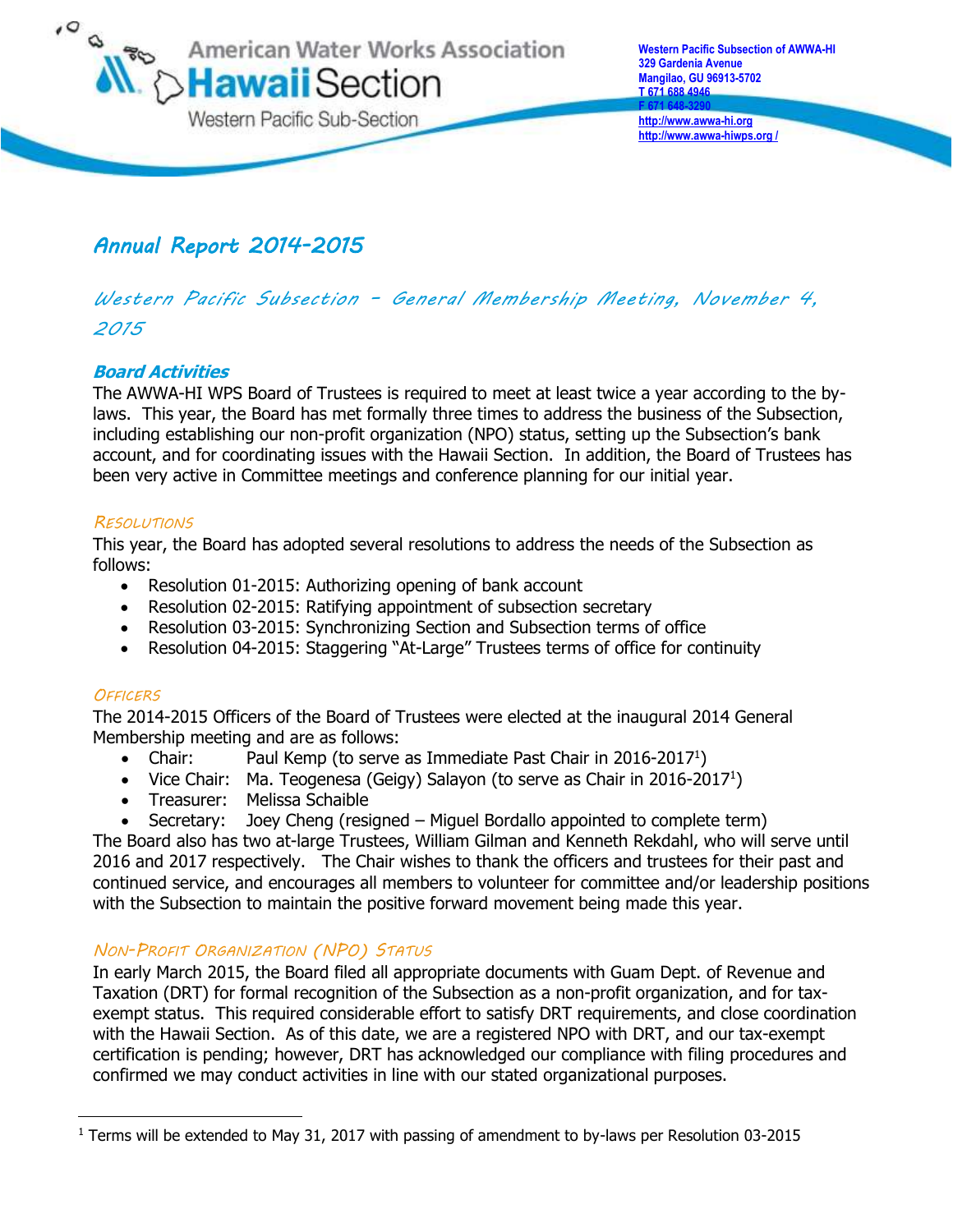

## **Section Coordination & Activities**

#### *SECTION 501.C.3 FILING AND DOCUMENTATION*

The Subsection has coordinate several key issues for its inaugural year, including the above-mentioned Tax Code Section 501.c.3 filing and documentation. The Subsection reached out to Hawaii and National AWWA personnel at the end of 2014 to insure that the WPS is organized in line with and under the umbrella of the national organization.

#### *2015-2016 BUDGET COORDINATION*

In addition, the Subsection participated in the Hawaii Section's budget process by submitting an estimated budget for the coming year. The Subsection budget submission reflected the experience gained during our first year and initial 2015 Water & Wastewater Conference, and was reviewed and adopted by the Hawaii Section with some modifications. The Subsection should receive financial support

#### *2016 PACIFIC WATER CONFERENCE*

Currently the Hawaii Section is in the planning stages for its upcoming Pacific Water Conference, held in conjunction with the Hawaii Water Environmental Associate, in Honolulu on February 3<sup>rd</sup> & 4<sup>th</sup>. AWWA-HI issued its call for papers in August of this year, and so far two (2) papers from Subsection members have been submitted for consideration. The Chair encourages those Subsection members who can attend the conference to represent the Western Pacific Subsection in Honolulu.

#### **Subsection Activities**

#### *WEB-PAGE AND SOCIAL MEDIA*

The Subsection established its own web-site ( [www.awwa-hiwps.org](http://www.awwa-hiwps.org/) ) under volunteer Webmaster

Justin Martinez. He also set up a Facebook account for the subsection. Justin has since relocated, and Subsection member Joe Claveria has volunteered to be the new Subsection Webmaster. Please relay any concerns, announcements or news to Joe Claveria at [jclaveria@brwnclad.com](mailto:jclaveria@brwnclad.com) .

#### *2015 WATER & WASTEWATER*

#### *CONFERENCE*

On April 13-14, 2015, the Subsection held its first WPS Water and Wastewater Conference in conjunction

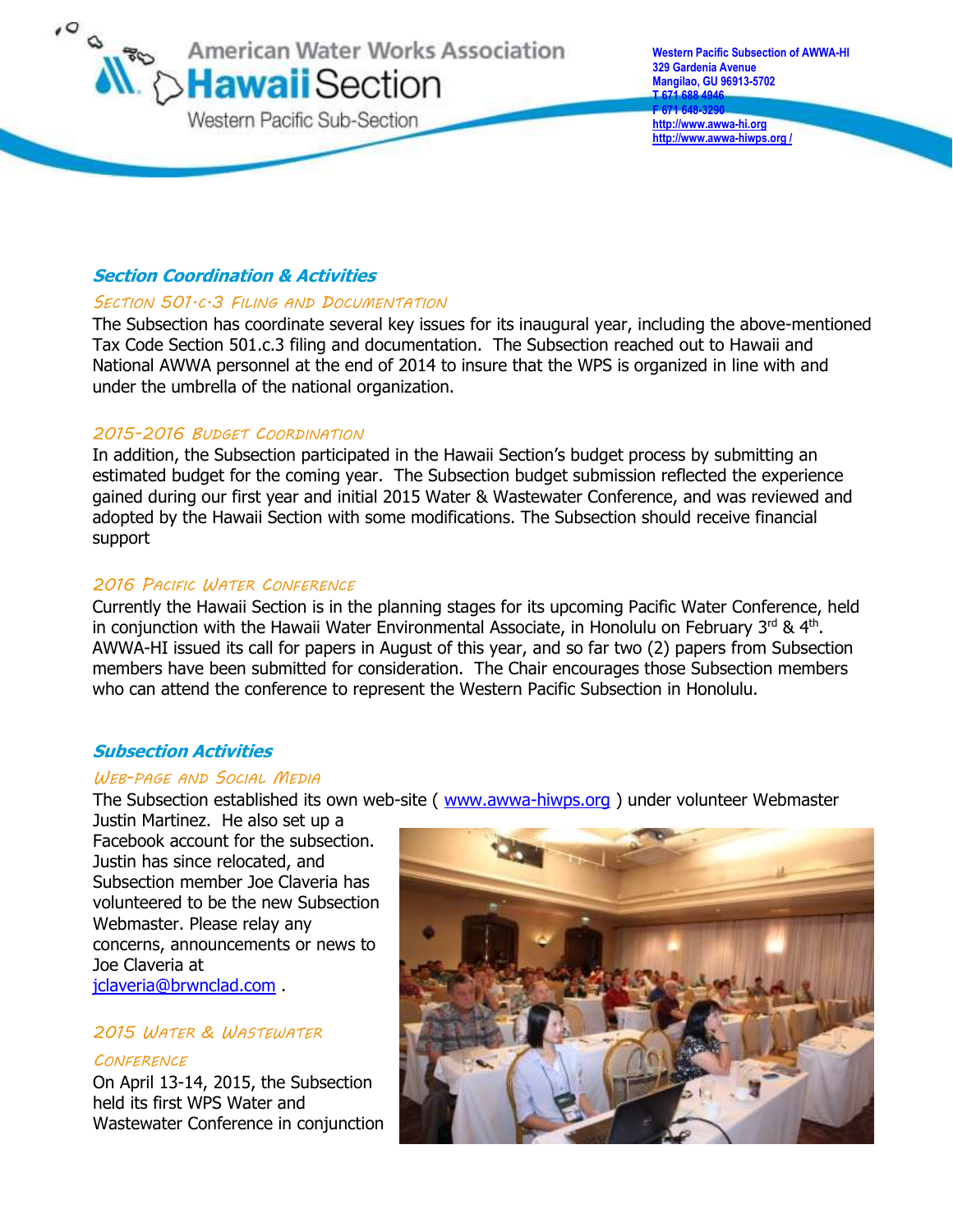

with UOG's Island Sustainability Conference. Our first ever conference was well attended with over 80 participants and presenters from the CNMI, Guam, and the U.S. mainland.

Technical presentations covered water and wastewater studies, treatment, infrastructure repair and construction, and regulatory developments, and spanned the Western Pacific Region from the CNMI to Guam to the FSM.

Attendees were also provided with a tour of GWA's Northern District Wastewater Treatment Plant, and enlightened with vendor presentations/demonstrations on fusible PVC pipe technology and in-place UVcured fiberglass pipe lining.





Overall satisfaction with the event, as indicated by exit survey respondents was high, with strong expressed interest in the next conference event being held on another location within the WPS.

The survey results indicated: Primary fields of interest in water/wastewater treatment, transmission, water resources and design/construction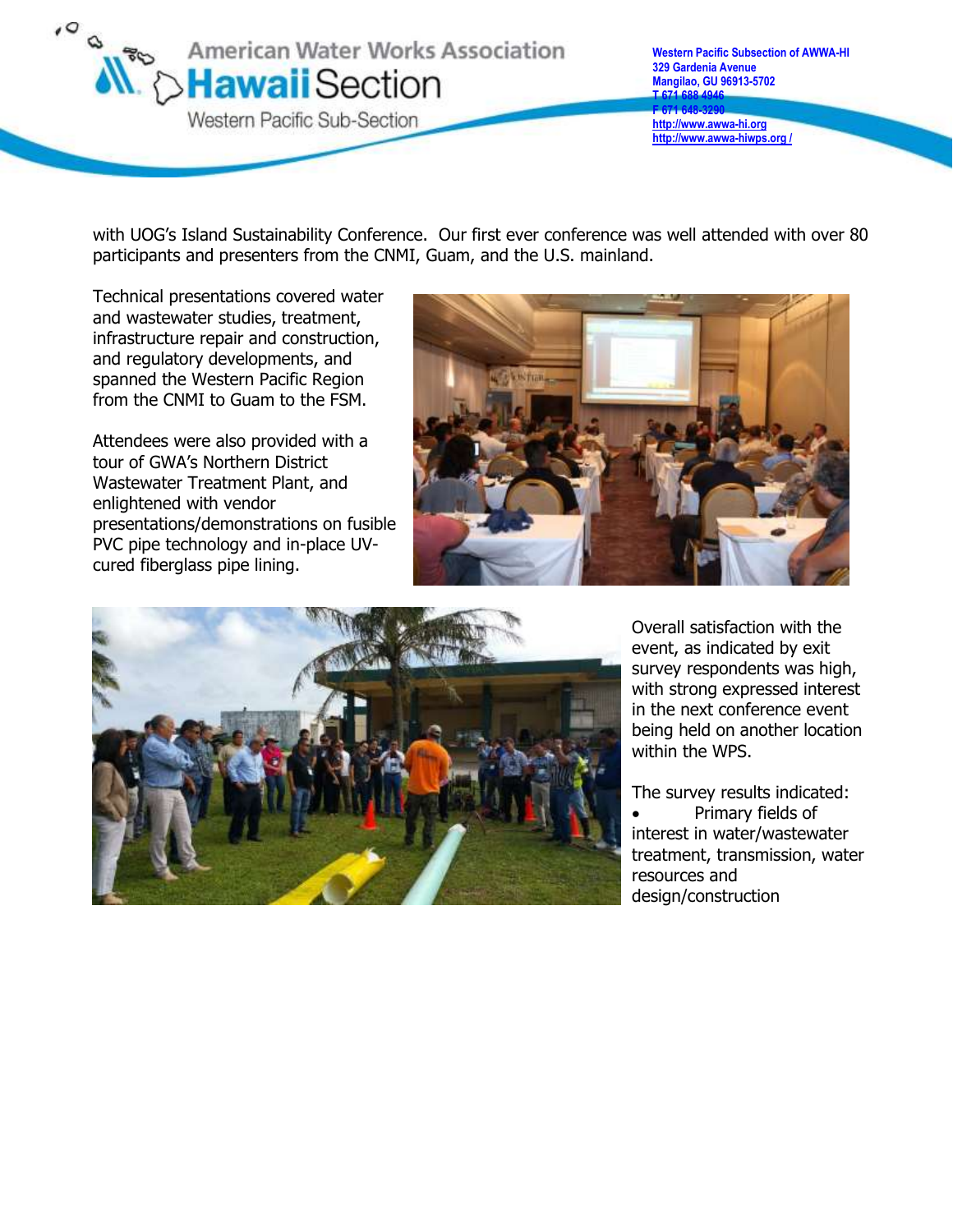

**Western Pacific Subsection of AWWA-HI 329 Gardenia Avenue Mangilao, GU 96913-5702 T 671 688 4946 F 671 648-3290 [http://www.awwa-hi.org](http://www.awwa-hi.org/) http://www.awwa-hiwps.org /**

- Conference activity preference for technical presentations, training and education
- Information on new technology, regulatory updates, design and professional development
- Professional challenges with regulatory compliance, technical expertise and aging infrastructure

The Board has expressed its desire to incorporate the survey results as it moves forward with the planning for 2015-2016.